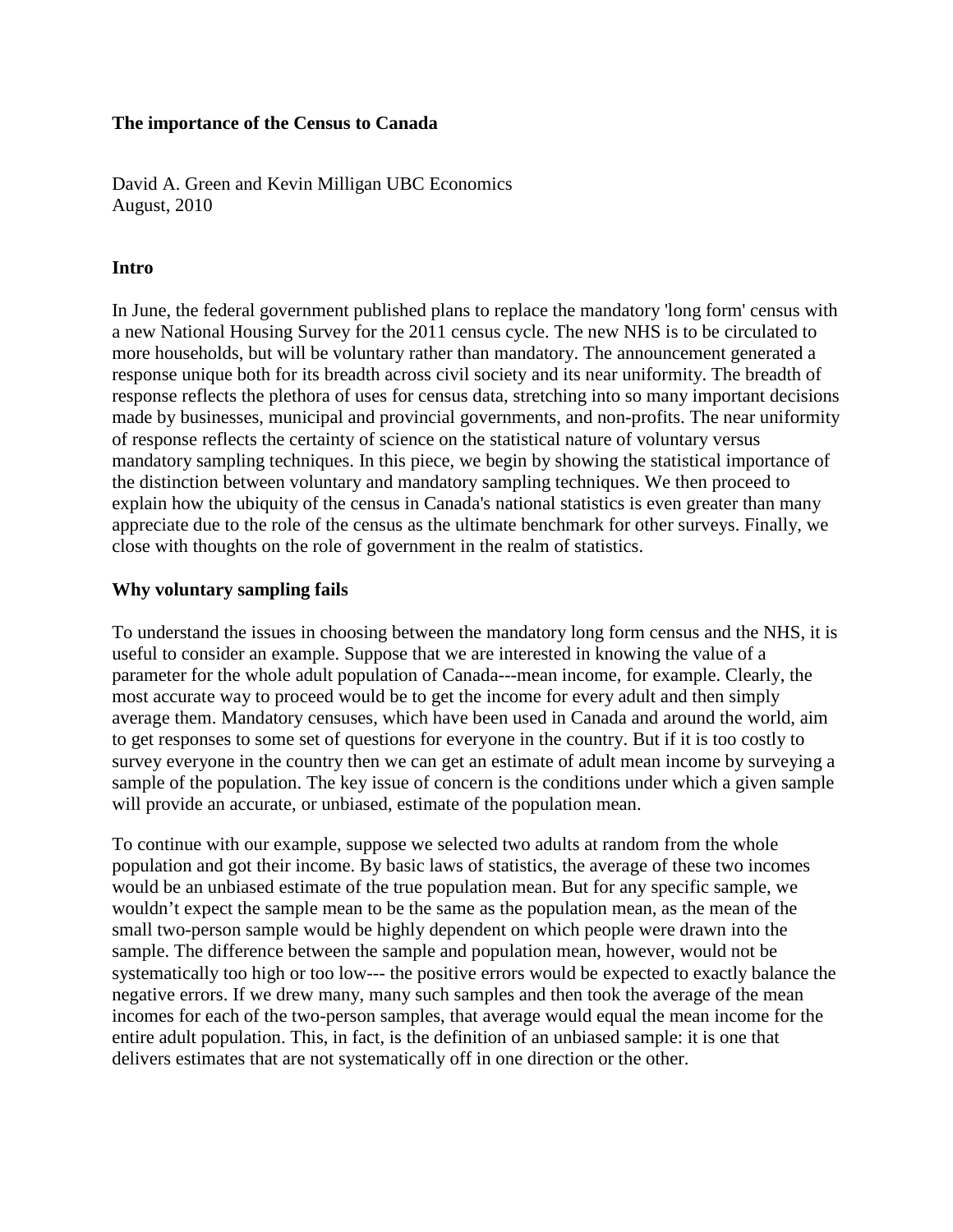Of course, in most surveys we sample much more than two people. The larger we make the sample size, the closer we expect the sample mean in any specific sample to be to the population mean (to see this, compare what we would expect with a sample of just two people – where the sample mean could be very high if we happened to sample two very rich people – versus a sample consisting of the whole population minus one person – where we expect the sample mean to be very, very close to the population mean). This is called the Law of Large Numbers and it is what underlies the long form Census. With a sample of 20% of the population chosen at random, we can expect that the sample mean income will be very close to the true population mean.

What happens with a voluntary survey? As we will discuss in a moment, we know that a sizeable proportion of people do not answer such surveys. If people refuse to answer at random then nonresponse would not cause a problem. We just wouldn't get as large a sample. We would expect more variation in the mean incomes we calculate but they wouldn't be systematically different from the population mean. But if there is something systematic in non-response (if, say, poor people respond less than rich people) then there will be biases. It is as if we are sampling from a different population: rather than sampling from the population of all adults in Canada, we are sampling from the population of all adults who are ready to respond to a survey. Increasing the sample size won't fix the fact that we are sampling from a systematically different population. In fact, we could send out the voluntary survey to everyone in Canada and it wouldn't fix this problem.

So if there is systematic bias in the response rates across groups in Canadian society then the claim made by Industry Minister Tony Clement that the accuracy of a voluntary survey is preserved by sampling more households is wrong. It is an incorrect application of the Law of Large Numbers. Former Chief Statistician Munir Sheikh made this point famously in his resignation letter with his definitive statement about the claim that voluntary surveys can substitute for a mandatory census. "It can not." (Chase and Grant $(2010)$  $(2010)$  $(2010)$ ).<sup>1</sup>

How pervasive is non-response to voluntary surveys? Response rates in voluntary surveys conducted by Statistics Canada are presently in the range of 60 to 70 percent. To take one example, the Survey of Household Spending, which is used as part of the construction of the Consumer Price Index, had a response rate of 63.4% in 2008. Importantly, as is shown in Figure 1, this response rate has fallen substantially since the 1990s, and this trend shows no sign of abating. This example is representative of the broad patterns in response rate levels and trends- both in Canada and abroad.

Crucially, there is strong evidence that survey non-response is non-random. That is, certain groups systematically are less likely to respond. There are many examples of this fact, but we focus here on one example coming out of our own research. In two studies (Frenette et al(2006) and Frenette et al(2009)), we examined trends in family income inequality over the last three decades in Canada. In Frenette et al(2006), we compared measures of the income distribution based on three different sources. The first was a combination of the Survey of Consumer

 $\overline{\phantom{0}}$ 

<span id="page-1-0"></span> $1$  This is a statement from Munir Sheikh's resignation letter as Chief Statistician. The letter was originally posted on the Statistics Canada website but was subsequently removed.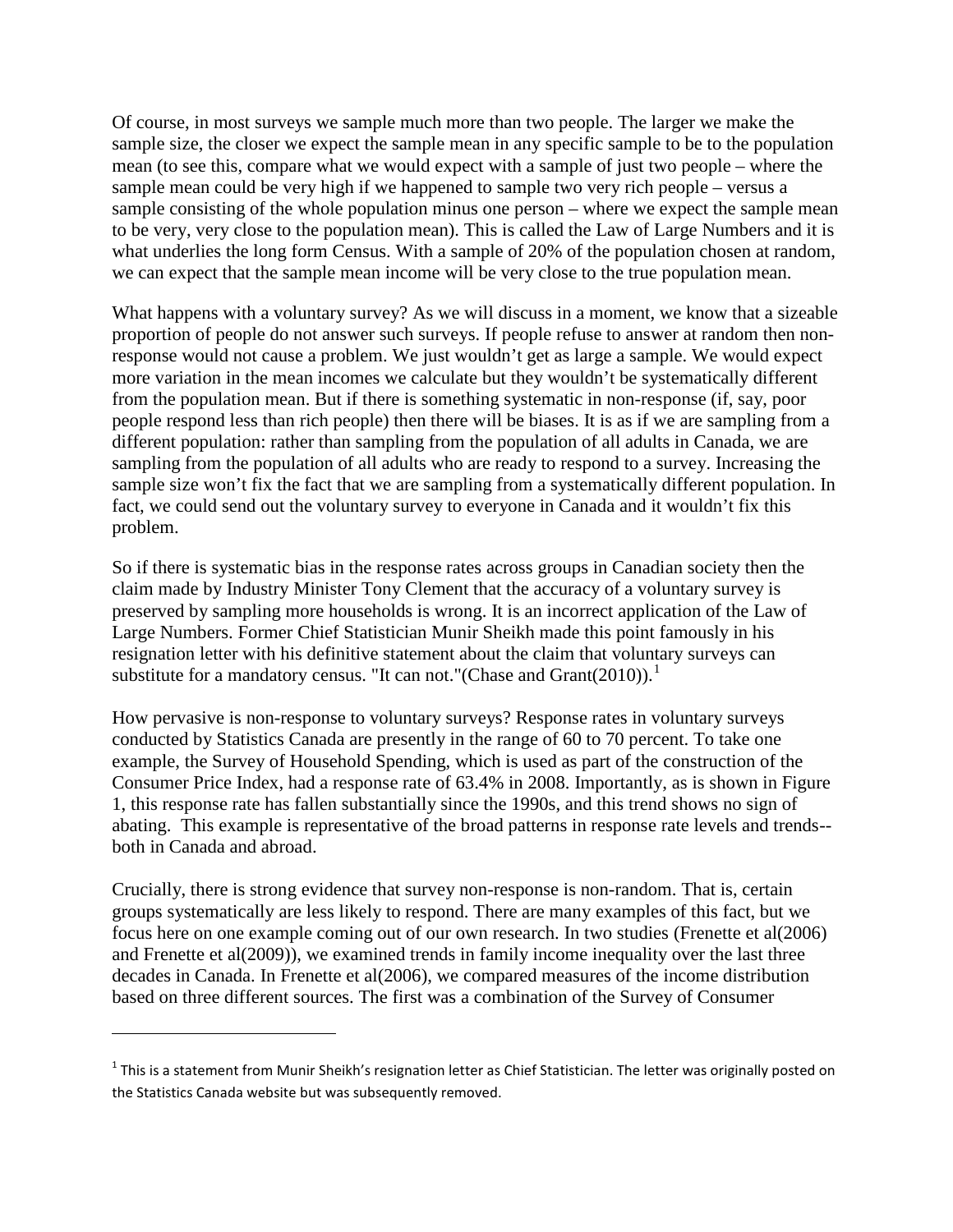Finances (SCF), which ran annually up to 1997, and the Survey of Labour and Income Dynamics (SLID) , which took over as the flagship income and labour survey after 1997. These surveys were both special surveys sent to a subset of those surveyed for the Labour Force Survey and were voluntary. Their response rates changed over time but were roughly near 80% for both. We also examined incomes using Census data and tax data. We found very substantial differences between the SCF/SLID and the other two data sources, with a tendency for the SCF/SLID to overstate incomes at the bottom of the distribution and, to some extent, under-state incomes at the top. Table 1 recreates part of Table 3.5 from Frenette et al(2006), showing the ratio of either the mean income from the SCF/SLID or from tax data to the mean income from Census data for a variety of vingtiles for 1995 (a year in which we have data from all three sources). $2^2$  $2^2$ 

| Vingtile         | SCF/Census | Tax Data/Census |
|------------------|------------|-----------------|
| <b>Bottom</b>    | 2.33       | 0.87            |
| 2 <sup>nd</sup>  | 1.26       | 0.94            |
| 3 <sup>rd</sup>  | 1.13       | 0.89            |
| 4 <sup>th</sup>  | 1.08       | 0.87            |
| 8 <sup>th</sup>  | 1.01       | 0.90            |
| 10 <sup>th</sup> | 1.00       | 0.91            |
| $12^{th}$        | 1.00       | 0.93            |
| 17 <sup>th</sup> | 0.98       | 0.97            |
| 18 <sup>th</sup> | 0.98       | 0.97            |
| 19 <sup>th</sup> | 0.97       | 0.98            |
| Top              | 0.93       | 1.02            |

Table 1: Ratios of Mean Income by Vingtile from Various Data Sources, 1995

Source: Table 3.5, Frenette et al(1995)

l

The column showing the relative means obtained from Census and tax data show a relatively close agreement across the income distribution.<sup>[3](#page-2-1)</sup> In contrast, for the poorest 5% of families, the mean income reported in the SCF is over double that in the Census (and the tax data). This problem decreases at higher incomes, such that the SCF and Census provide nearly identical mean incomes for those in the middle of the distribution. A less severe problem emerges at the top, where average income in the SCF is about 7% lower than that found in the Census. We tried to investigate the sources of these discrepancies and came to the conclusion that "a likely explanation for the discrepancy between the SCF and the other data sources is relative undercoverage at the very bottom of the income distribution in SCF (and SLID)." (Frenette et

<span id="page-2-0"></span><sup>&</sup>lt;sup>2</sup> If we sort the sample by income from lowest to highest and divide it into 20 equally sized groups, each such group is called a vingtile.

<span id="page-2-1"></span> $3 \text{ A}s$  a side point, our investigations in these papers focus on household income and there is some evidence that attempts to impute families in the tax data has been problematic at times. For that reason, we favoured Census over the tax data. The tax data also has issues related to incentives not to report income that are not present in the Census.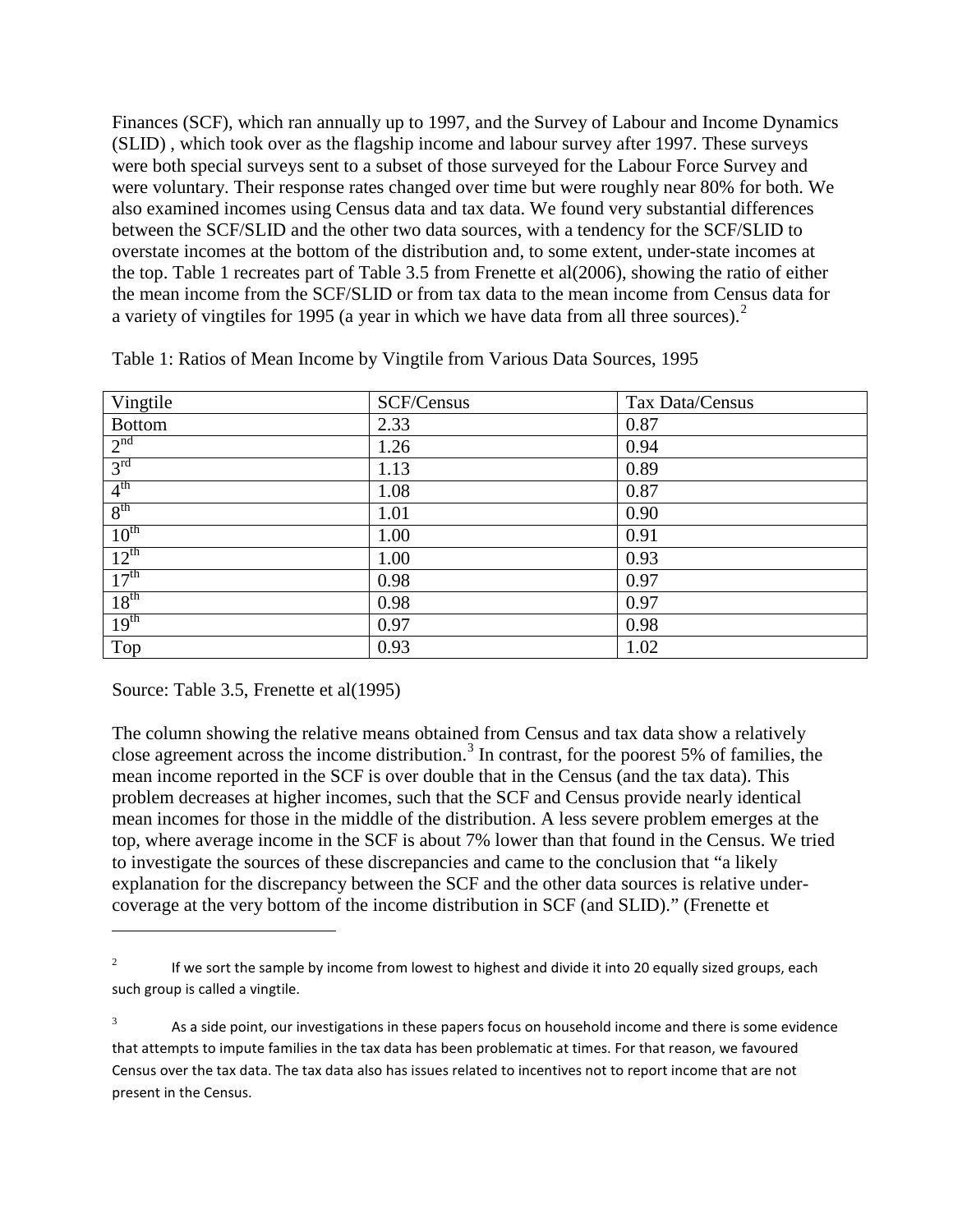al(2006), p. 89).

<span id="page-3-0"></span>l

## **The hidden ubiquity of the census**

The public debate on the census has made clear the multitude of direct uses for data coming from the census long form. Housing information is used by the Canadian Mortgage and Housing Corporation to fulfill its legislative mandate, and also by local governments and private sector actors to learn about trends in housing. Information on languages is used to determine local linguistic service levels--again both by governments and others in Canadian society. Less attention has been focused on the more indirect--yet in ways even more vital--role the census plays in the Canadian statistical system.

To make this discussion more concrete, we take the example of the Labour Force Survey (LFS). The LFS is a monthly survey used to obtain key information for constructing unemployment, employment and participation rates. It is the basis for all the unemployment rate statistics reported by Statistics Canada and, so, is the basis for many policy considerations. The unemployment rates constructed from it are also used at the regional level as part of calculating eligibility for Employment Insurance. Beyond its direct uses, the LFS is made even more important because it is used as a starting point for a large proportion of voluntary surveys conducted by Statistics Canada. For example, the SLID, mentioned earlier as the primary source for labour and income data, is based on a sample drawn from the LFS.

The creation of the LFS sample starts with choosing a sampling frame.<sup>[4](#page-3-0)</sup> A stratified sampling design is used, which means that the survey designers first cut up Canada into strata or geographically and demographically defined groups. Clusters within each stratum are then chosen, and random dwellings within these chosen clusters are contacted. Importantly, some 'special strata' are used to target specific populations of interest. These populations of interest include aboriginal peoples, immigrants, and those with high income. As our discussion in the previous sections indicated, to obtain estimates for these groups that have low variance (i.e., to take advantage of the power of the Law of Large Numbers), we need sample sizes that are as large as possible. If the group of interest is small within the population then simple random sampling will imply small numbers of sample members for that group. In response, Statistics Canada uses Long Form Census counts to determine which geographic areas have large concentrations of the targeted group (e.g., immigrants) and those areas are then over-sampled.

Beyond the stratification, further corrections to the responses can be made using population benchmarks. Once survey responses are collected, a further correction for non-response bias is made. Households are effectively sorted into groups by certain demographics. The proportion of responders in these groups is compared to a benchmark, and corrections calculated so that the responses from the survey can reflect the whole population. This approach is called "weighting" and can be understood with a simple example: imagine that all native born Canadians responded to a survey but only half of the immigrants contacted did so. We could re-create a picture of the overall population using this data if we counted each immigrant as if he or she were two people

This discussion follows the description in Statistics Canada (2008).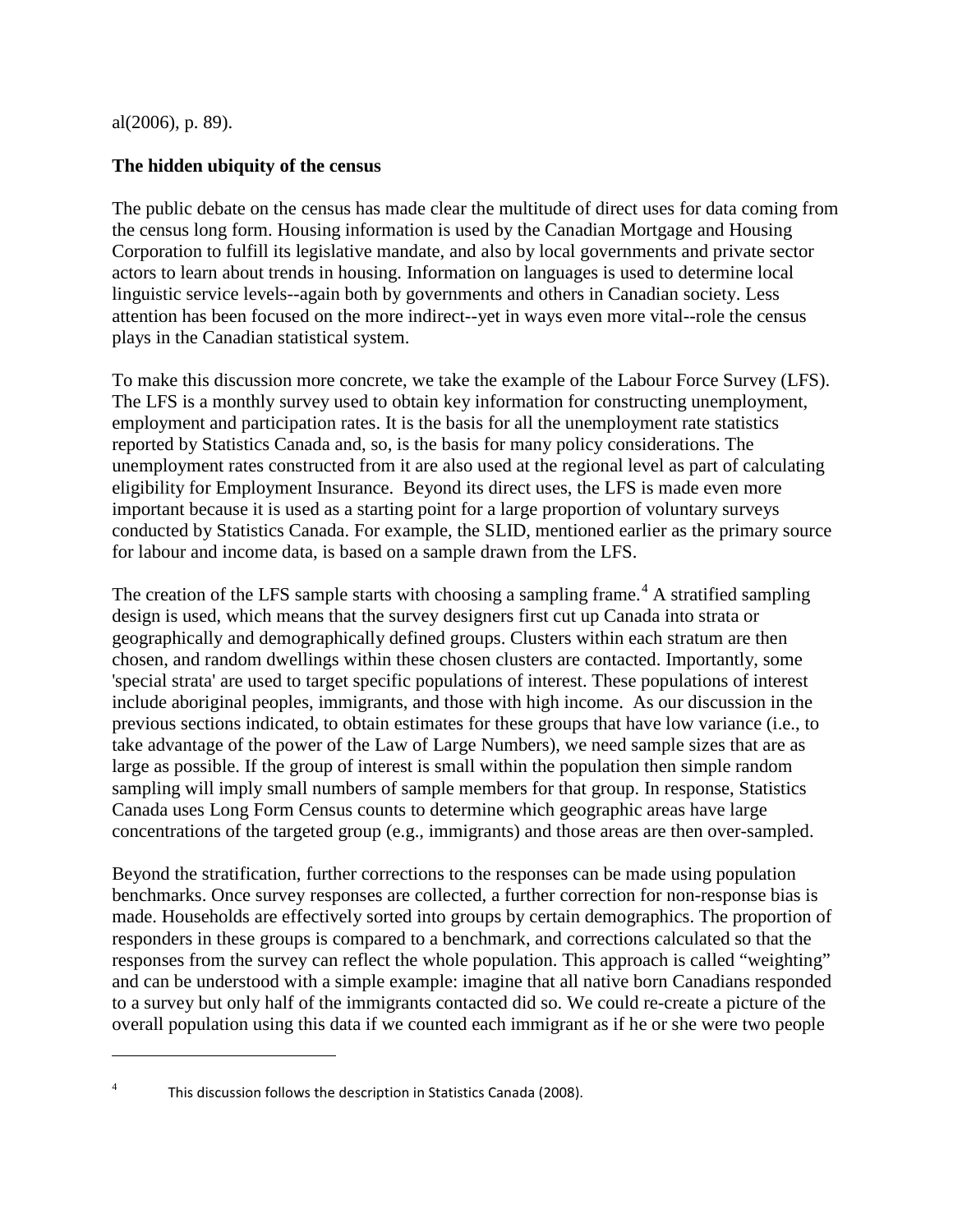(giving them a weight of two) while counting each native born person as one person (giving them a weight of one).

In the LFS, an initial set of weights are created related to groups who are known (based on comparisons to the Census) to respond to the survey at low rates. These groups include people in remote rural locations, aboriginals, and high income households. There is also a final exercise to generate weights that insure that weighted counts in the LFS for groups defined by age, gender and province match those in the most recent Census. The latter weights can be generated using just Short Form Census information but the other weights (relating, for example, to aboriginals) are based on the Long Form.

All voluntary Statistics Canada surveys come with a set of weights of this type that researchers are required to use. But constructing those weights requires having a "true" population benchmark and the Census is that benchmark. Thus, without the Census, both the stratification and weighting stages of all other surveys would be affected. For the LFS, this would mean inferior statistics on unemployment and employment. Beyond the set of surveys collected by Statistics Canada, privately collected surveys (e.g., by polling firms) must also be compared to some standard to insure they are providing unbiased statistics. Comparing them to some other voluntary survey (such as the NHS) which has its own, unknown, response biases is obviously of limited usefulness. Thus, to insure the quality of these surveys, the mandatory Census (both short and long form) is important.

Finally, it is worth emphasizing the point raised by Veall(this issue) that re-weighting is useful but is still not nearly as good as having a true census. With re-weighting, we assume that we can make up for any non-response biases by, for example, counting each immigrant as if he or she is two people. But if non-responding immigrants are fundamentally different from immigrants who respond to a survey in ways that relate to measures of interest (e.g., if non-respondent immigrants are just out of the house working when survey takers come around and so are likely higher income than respondents) then even a carefully re-weighted survey will not give a completely accurate estimate of the population. Only a Census, where we talk to a random sample of everyone will provide complete accuracy.

# **Government and statistics**

To this point, our discussion has focused on the somewhat narrow question of whether we should be concerned about the proposal to replace the mandatory long form with the NHS. But we believe the broad public attention given to this topic represents an opportunity to open a public debate about the role of government in statistics gathering in general and the institutional form for Statistics Canada in particular. We end with some thoughts on these topics.

At the broadest level, one might reasonably ask why the government is in the business of statistics colleting at all. Why not have a market in statistical information? We can think of three main reasons for government provision of statistics:

1) Externalities. Information is a non-rivalrous good (that is, my use of information does not, in itself, reduce your ability to use it). Further, once information has been published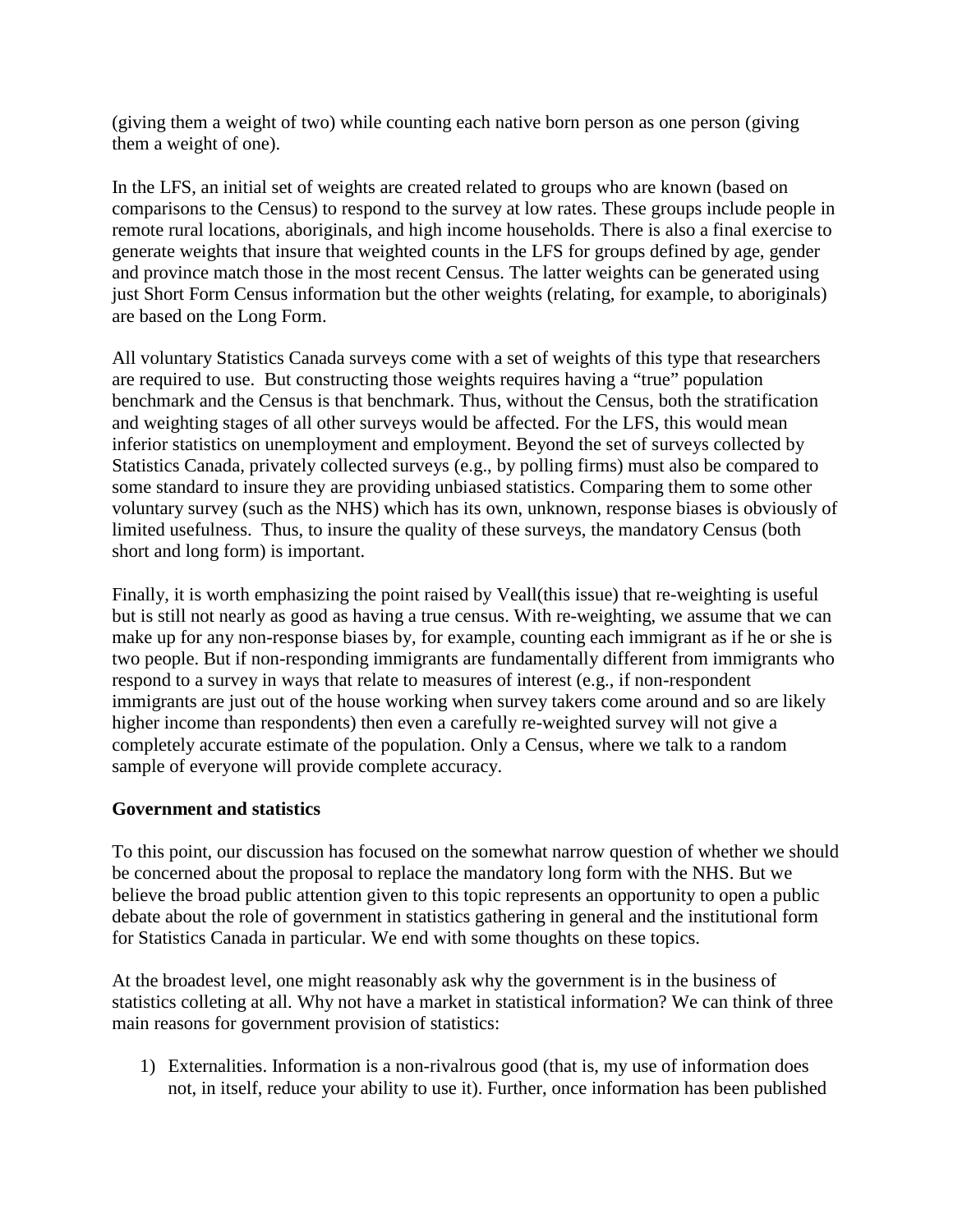in the media or on-line, it is difficult to keep others from using it (i.e., it has nonexcludable features). In these circumstances, it is well known that a standard market will tend not to take account of positive externalities and, hence, will under-provide the good  $(Samuelson(1954))$  $(Samuelson(1954))$  $(Samuelson(1954))$ .<sup>5</sup>

- 2) Economies of scale. Just as it would have been inefficient to have many firms building parallel railways, it would be inefficient to have many firms trying to survey the whole population. The economies of scale generated by the armies of survey takers that are needed would imply that something like a natural monopoly could arise. We could then regulate the monopoly or simply have government provision.
- 3) Co-ordination efficiencies. A market for statistical information would generate an asymmetric information problem. In particular, firms looking to purchase statistics as inputs for a contract might shop around to find the most advantageous numbers. The firm on the other side of the bargain would, similarly, find a firm to support its position, resulting in problems for contracting that would lead to inefficiencies for the economy as a whole. The fact that there are polling firms that are seen as "Conservative" or "Liberal" suggests this point is not just fanciful. One simple solution to this problem is to have the government act as a disinterested provider of statistics that everyone agrees to use and to trust. It is probably the recognition that impartially provided statistics are so important for the functioning of modern economies that has led business groups to weigh into the Census debate on the side of preserving the long form.

In addition to these general reasons, there is an added reason for government provision of censuses. As we argued earlier, the real value of a census lies in its obtaining universal response and, therefore, ultimately in its being mandatory. We suspect that most people would rather have government than a private firm wield the power to insist on compliance. Government can both draw on the 'carrot' of civic feelings and also the 'stick' of penalties for non-compliance. Because the imposition of penalties requires democratic oversight, the touch of government on the collection of census-quality data is necessary. Of course, part of the current debate is about whether we should give even the government this power. We believe that it is very reasonable to have a debate about the content of any government mandated survey – weighing benefits such as externalities and co-ordination efficiencies against the cost of intrusion.

But regardless of the reasonableness of mandating responses, the debate over the Census has highlighted our third point in favour of government provision. A very wide range of individuals and organizations in Canadian society use statistics as the basis for making contracts or for arguing their cases to their fellow citizens. Those statistics must be seen as beyond reproach for our economy and our society to function effectively. We believe that there should be a debate about the form of the relationship between the government and Statistics Canada and propose a few points to promote that discussion.

ı

<span id="page-5-0"></span><sup>&</sup>lt;sup>5</sup> Note that we aren't thinking of the spill-overs from using the Census as a benchmark for other surveys mentioned earlier. It seems possible this is something a private firm could charge for and Statistics Canada does charge private firms for use of its data.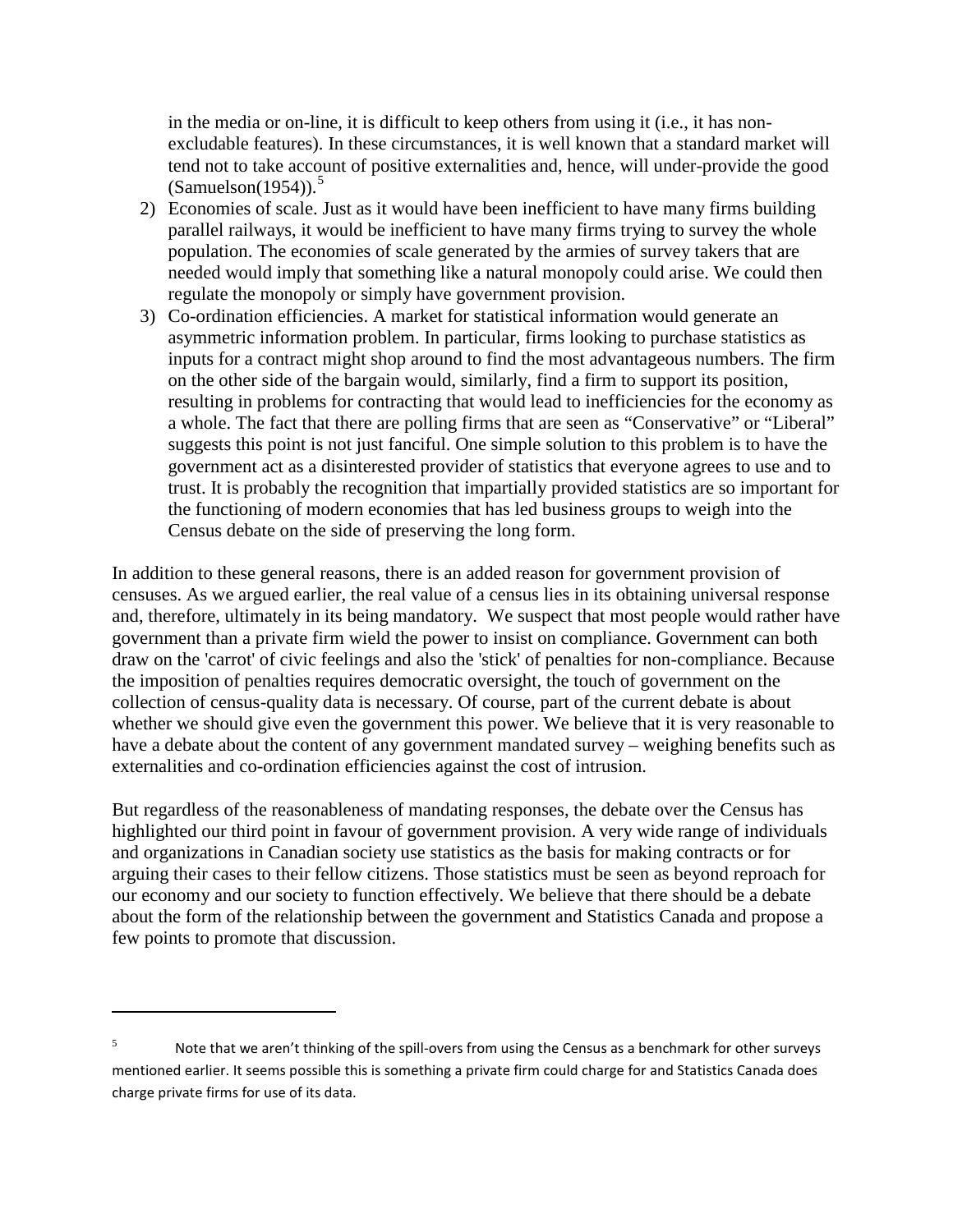First, the Chief Statistician should be more secure in his job and more arms-length than is currently the case. Thus, the Statistics Act could stipulate measures like those applying to the Governor of the Bank of Canada: that s/he be appointed by a board of directors (with these directors ultimately appointed by the government) rather than directly by the government; and that s/he serve for a fixed term and not be fireable by the minister of the day. This alone would make it more difficult for the government to tamper with the daily business of Statistics Canada. Second, that Statistics Act should be revised to state that Statistics Canada has a quasi-armslength status (that it is not, as Minister Clement indicated, just another department reporting to a Minister). This could involve a statement that the government cannot direct day to day practices such as how statistics are collected but can demand that specific surveys needed for policy making in other departments be done. Third, following from the second point, there should be core funding for the core functions that we need Statistics Canada to carry out: the Census (since other statistics work off it); inflation; and unemployment statistics. This would make sure these key functions are completely beyond manipulation.

### **Conclusion**

The Census is a vital, even pivotal, component of our statistical infrastructure. If the government announced ill-advised technical changes to the power grid or road system, few Canadians might notice or care initially. It is only when their electricity blacks out or a bridge fails, that the folly of the changes become clear. Similarly, the degradation of the Canadian census has impacts on Canadian society that, while perhaps not immediately clear to all Canadians, will eventually have a large impact on the quality of Canadian society. There can be tensions at times in our democracy between expert technical advice and populist instincts. We feel that an important task of experts is to inform those populist instincts with reasoned arguments and facts. Ultimately, we have faith in the good judgment of Canadians, but we can only hope their elected representatives are listening.

# **References:**

Chase, Steven and Tavia Grant (21 July 2010). ["Statistics Canada chief falls on sword over census".](http://www.theglobeandmail.com/news/politics/statistics-canada-chief-falls-on-sword-over-census/article1647348/) [Globe](http://en.wikipedia.org/wiki/Globe_and_Mail)  [and Mail.](http://en.wikipedia.org/wiki/Globe_and_Mail) [http://www.theglobeandmail.com/news/politics/statistics-canada-chief-falls-on-sword-over](http://www.theglobeandmail.com/news/politics/statistics-canada-chief-falls-on-sword-over-census/article1647348/)[census/article1647348/.](http://www.theglobeandmail.com/news/politics/statistics-canada-chief-falls-on-sword-over-census/article1647348/)

Coase, R. H. (1974), "The lighthouse in economics," *Journal of Law and Economics*, vol. 17, No. 2, pp. 357-376.

Frenette, Marc, David A. Green, and Garnett Picot (2004). "Rising income inequality in the 1990s: An exploration of three data sources," Statistics Canada, Analytical Studies Research Paper Series, No. 219.

Frenette, Marc, David A. Green and Garnett Picot (2006). "Rising Income Inequality in the 1990s: An Exploration of Three Data Sources," in David A. Green and Jonathan R. Kesselman,